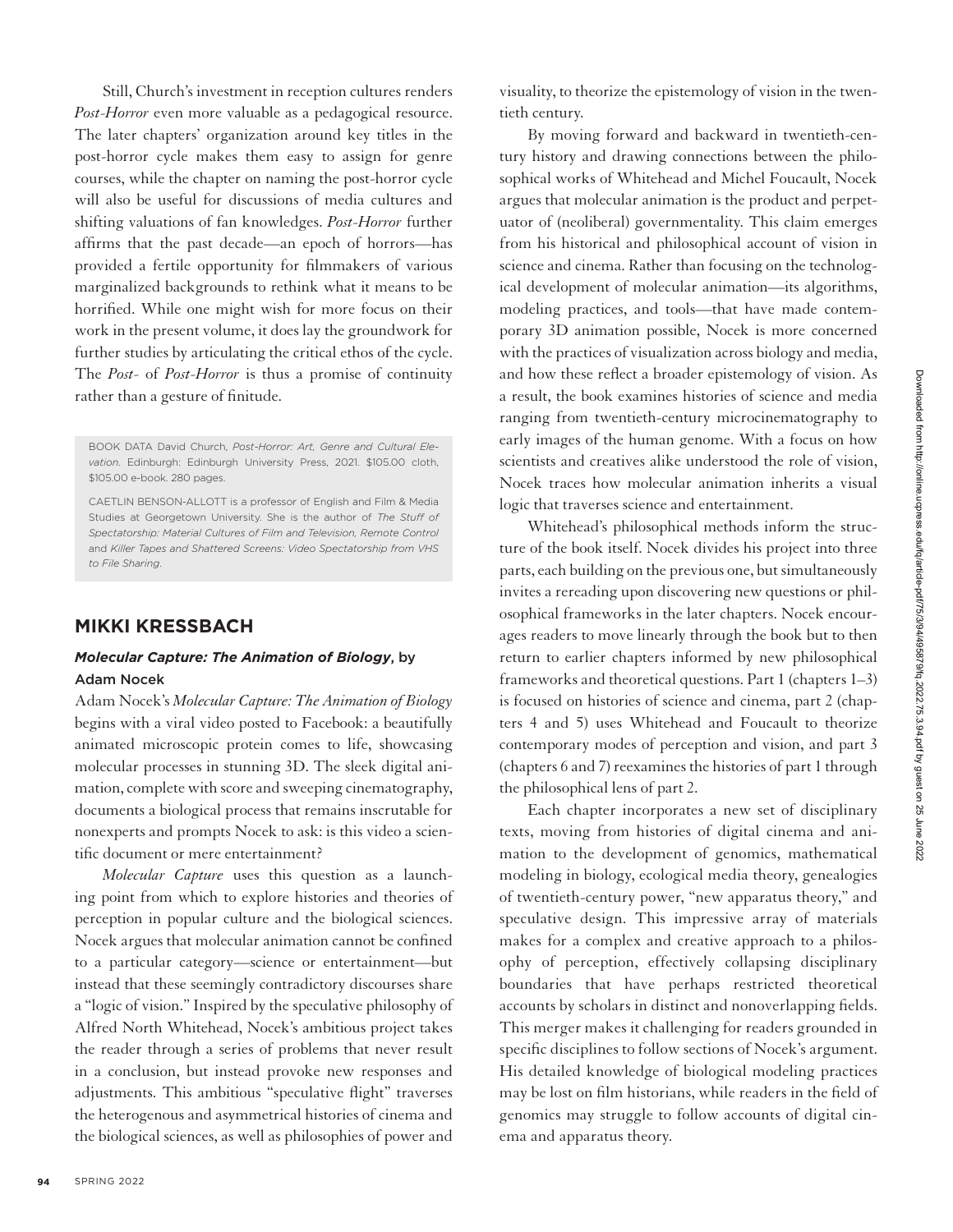*Molecular Capture* attempts to mitigate this issue by frequently recounting arguments, reminding readers how the argument has developed and where it is headed, while his introduction includes a helpful guide for readers based on discipline, recommending pathways for each respective field. Although I think many scholars will find sections of this book useful, the emphasis on perception and visuality makes the central thrust and focus of the book best suited for media theorists who have preexisting knowledge of continental philosophy's approach to technology and vision.

Part 1 turns to histories of molecular animation within the disciplines of both film and media studies and science and technology studies (STS) to show the apparent contradiction between the ontology of animation and the objectivity of scientific evidence. Nocek begins, in chapter 1, by examining molecular animation as entertainment through close readings of two popular videos created for the general public, *The Inner Life of a Cell* and *Protein Packing*, which employ the techniques of Hollywood cinematography to dramatize the microscopic world. Nocek uses these videos to explore theories of the computer-generated image and animation in film and media studies, showing how an emphasis on cinematic techniques such as camera movement fails to uphold scientific standards of objectivity, and thus may "express a mode of visual organization whose genealogy seems closer aligned to popular entertainment culture than to bioscientific research" (72).

In chapter 2, Nocek looks at how genomics position visuality and objectivity. The chapter combines philosophies of science with historical work in STS to examine how visualization emerged as the dominant paradigm for knowledge production over the course of the nineteenth and twentieth centuries. Drawing upon Giles Deleuze's theories of the virtual, Nocek argues that the invisibility of the gene in the early years of its exploration functioned as an invisible "excess" that makes visualization possible, that "the virtual and actual reciprocally determine each other" (91). This excess remains present in contemporary biological research, which fails to offer temporal visualizations of the genome; it is an excess that can be contained through animation. Chapter 3 picks up on this idea by examining recent research projects that use molecular animation as an experimental practice. Nocek contextualizes this work in mathematical modeling—a field that combines theoretical speculation with experimental verification. Through the analysis of the two recent research projects, he argues that molecular animation may be able to imagine spatiotemporal biological processes or concepts that can then be experimentally verified.

Whereas part 1 traces the heterogenous histories of animation and visualization, Nocek argues that a disciplinary approach to history ultimately reinforces a narrative in which molecular animation appears "to be an outgrowth of two very different visual cultures." Unsatisfied with this account, Nocek in part 2 turns to philosophy in order to "develop a general theory of media capable of responding to this problem" (20). Here, scientific and popular uses of molecular animation appear to share values, including an emphasis on the visual mastery of the surrounding world. However, following Whitehead, values are meaningful only when located in a broader social system or environment. Thus, in chapter 5, Nocek turns to Foucault to understand how a Whiteheadian approach to organizational systems is related to the organization of power. He argues that both Foucault and Whitehead are "trying to uncover how heterogeneous actions are coordinated to reproduce specific forms of order" (193). In Foucault's theory of governmentality, for example, diversity and discord do not undermine the social order but instead are essential to upholding it: power relies on resistance to power. Nocek advances Whitehead's concept of infection as a way to think about how to escape a Foucaultian power structure, to imagine ways to interrupt power and governance.

With an understanding of how a focus on shared values can be tied to broader system of power and governmentality, part 3 brings the philosophical and theoretical frameworks of the previous sections to theorize the visual epistemology of molecular animation. Returning to debates in media theory, chapter 6 moves into "new apparatus theory" to argue that molecular animation exposes a broader constellation of "screen-media dispositifs" that "expand and intensify neoliberal rationality" (224). Drawing from parts 1 and 2, he shows how molecular animation brings heterogenous visual logics and cultures together "for the purposes of generating new forms of political-economic value" (264).

With an understanding of molecular animation in place, chapter 7 locates these epistemic practices in a broader genealogy of twentieth-century art and science. Drawing on histories of microcinematography and mid-twentieth-century design, he argues that molecular animation reveals a broader epistemological transformation that occurred over the twentieth century—one that Nocek calls the "cinematization of biological knowledge," marking the convergence of "biological modes of knowing" with "popular forms of consuming" (295). This epistemological shift has helped "prime the sensorium for the neoliberalization of perceptual practices" that emphasize spatiotemporal mastery and dominance (295).